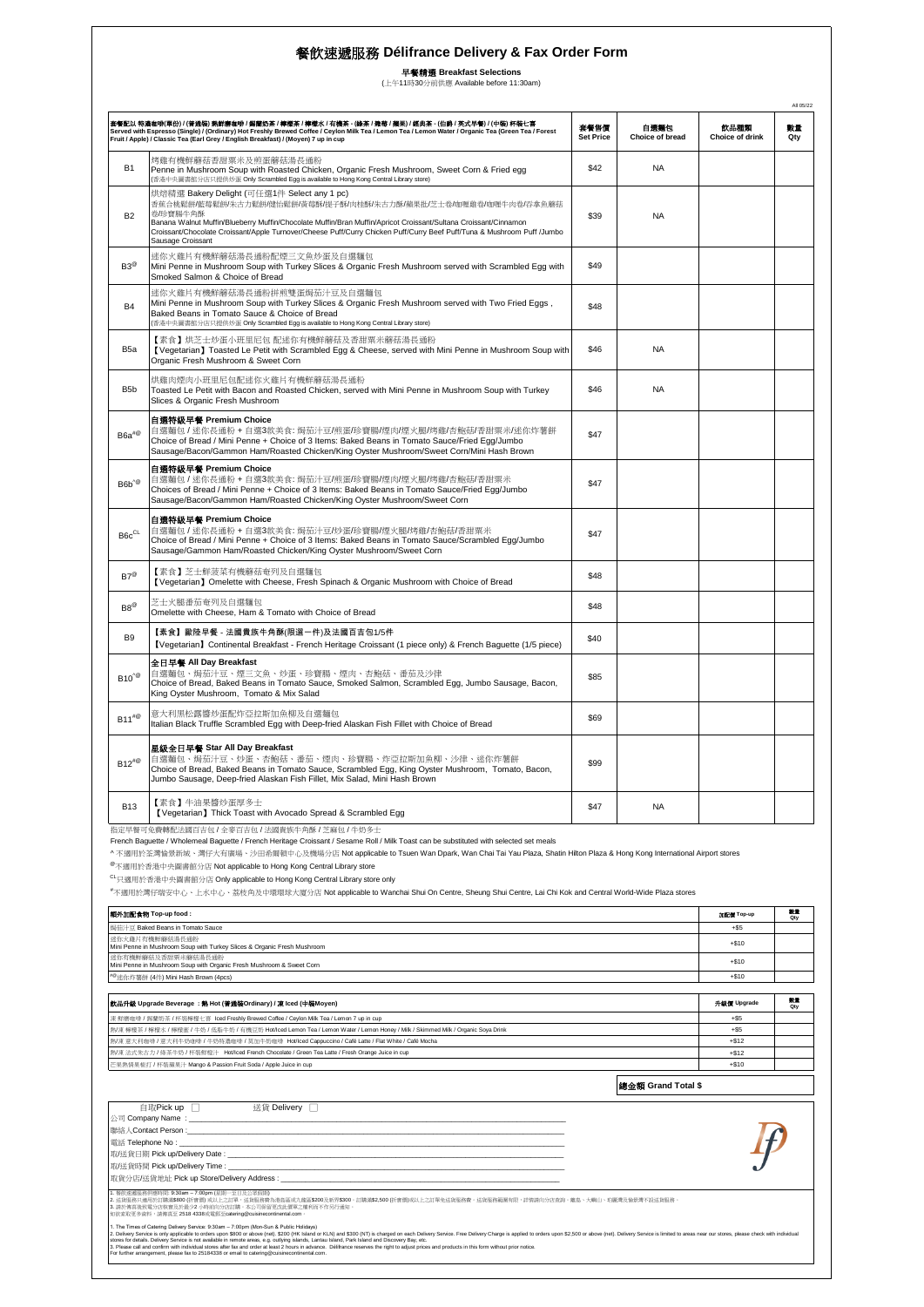|                               | 套餐配以 特濃咖啡(單份) / (普通裝) 熱鮮磨咖啡 / 錫蘭奶茶 / 檸檬茶 / 檸檬水 / 有機茶 - (綠茶 / 辣莓 / 蘋果) /                                                                                                                                                                                                   |      |                          | 套餐Set                          | 三文治                                             |        |
|-------------------------------|---------------------------------------------------------------------------------------------------------------------------------------------------------------------------------------------------------------------------------------------------------------------------|------|--------------------------|--------------------------------|-------------------------------------------------|--------|
|                               | 經典茶 - (伯爵 / 英式早餐) / (中裝) 杯裝七喜<br>Served with Espresso (Single) / (Ordinary) Hot Freshly Brewed Coffee / Ceylon Milk Tea / Lemon Tea / Lemon Water /<br>Organic Tea (Green Tea / Forest Fruit / Apple) / Classic Tea (Earl Grey / English Breakfast) / (Moyen) 7 up in cup |      | 套餐售價<br><b>Set Price</b> | 飲品種類<br><b>Choice of drink</b> | 自进舞包#<br>Choice of Bread #<br>(講演案 Please fill) | 數量 Qty |
| C <sub>1</sub>                | 法式三文治 French Sandwiches<br>招牌煙三文魚白汁碎蛋法國百吉包<br>Signature French Baguette w/ Smoked Salmon & Egg Mayo                                                                                                                                                                       | \$64 | \$74                     |                                | <b>N/A</b>                                      |        |
| C <sub>2</sub>                | 艺士三文治<br>Cheese Sandwich                                                                                                                                                                                                                                                  | \$48 | \$58                     |                                |                                                 |        |
| C <sub>3</sub>                | 煙火腿三文治                                                                                                                                                                                                                                                                    | \$48 | \$58                     |                                |                                                 |        |
| C <sub>4</sub>                | Gammon Ham Sandwich<br>火雞三文治                                                                                                                                                                                                                                              | \$48 | \$58                     |                                |                                                 |        |
| C <sub>5</sub>                | <b>Turkey Sandwich</b><br>煙火腿芝士三文治                                                                                                                                                                                                                                        | \$50 | \$60                     |                                |                                                 |        |
| C6                            | Gammon Ham & Cheese Sandwich<br>火雞芝士三文治                                                                                                                                                                                                                                   | \$50 | \$60                     |                                |                                                 |        |
|                               | Turkey & Cheese Sandwich<br>【素食】牛油果白汁碎蛋三文治                                                                                                                                                                                                                                |      |                          |                                |                                                 |        |
| C7                            | [Vegetarian] Avocado with Egg Mayo Sanwich<br>特級煙三文魚三文治                                                                                                                                                                                                                   | \$52 | \$62                     |                                |                                                 |        |
| C <sub>8</sub>                | Gourmet Smoked<br>手撕豬肉焗薯                                                                                                                                                                                                                                                  | \$69 | \$79                     |                                |                                                 |        |
| C9^                           | Pulled Pork Baked Potato                                                                                                                                                                                                                                                  | \$59 | \$69                     |                                | N/A                                             |        |
| C <sub>10</sub>               | 白汁碎蛋 Egg Mayonnaise<br>*(法式三文治/焗薯 French Sandwich/Baked Potato)                                                                                                                                                                                                           | \$48 | \$58                     |                                |                                                 |        |
| C <sub>11</sub>               | 白汁吞拿魚Tuna Mayonnaise<br>* (法式三文治/焗薯 French Sandwich/Baked Potato)                                                                                                                                                                                                         | \$50 | \$60                     |                                |                                                 |        |
| C12                           | 白汁三文魚 Salmon Mayonnaise<br>*(法式三文治/焗薯 French Sandwich/Baked Potato)                                                                                                                                                                                                       | \$59 | \$69                     |                                |                                                 |        |
| C <sub>13</sub>               | 法式鴛鴦配 Double Delicious<br>(可選配任何2款餡料*:白汁三文魚/白汁吞拿魚/白汁碎蛋<br>Select any 2 items*: Salmon Mayo / Tuna Mayo / Egg Mayo)                                                                                                                                                        | \$59 | \$69                     |                                |                                                 |        |
|                               | *(法式三文治/焗薯 French Sandwich/Baked Potato)<br>以上三文治另加配料 (每款) Extra Topping for above sandwiches (Each)                                                                                                                                                                      |      |                          | \$13                           | N/A                                             |        |
|                               | # C2-C8, C10-C13 可自選麵包:法國百吉包 / 全麥百吉包 / 法國貴族牛角酥 / 意大利包 / 軟包 / 牛奶方包<br># C2-C8, C10-C13 Choice of sandwich bread: French Baguette / Wholemeal Baguette / French Heritage Croissant / Ciabatta / Soft Brioche / Milk Bread                                                   |      |                          |                                |                                                 |        |
|                               | 特色三文治 Hot Sandwiches                                                                                                                                                                                                                                                      |      |                          |                                |                                                 |        |
| C14                           | 招牌雞扒煙肉全麥包<br>Signature Wholemeal Bread w/ Chicken Steak & Bacon                                                                                                                                                                                                           | \$62 | \$72                     |                                | N/A                                             |        |
| C <sub>15</sub>               | 招牌至尊公司三文治 Signature Club Sandwich<br>(雞肉,火腿,火雞, 炒蛋, 酸瓜 Chicken, Ham, Turkey, Scrambled Egg, Pickles)                                                                                                                                                                      | \$65 | \$75                     |                                | <b>N/A</b>                                      |        |
| C16                           | 煙三文魚炒蛋芝士法式牛油軟包<br>Scrambled Egg with Smoked Salmon & Cheese Brioche Bun<br>班里尼包 Panini                                                                                                                                                                                    | \$62 | \$72                     |                                | N/A                                             |        |
| C <sub>17</sub>               | 招牌火雞煙火腿雙芝士班里尼包<br>Signature Panini w/Turkey, Ham & Double Cheese                                                                                                                                                                                                          | \$54 | \$64                     |                                | <b>N/A</b>                                      |        |
| C18                           | 白汁吞拿魚芝士班里尼包<br>Panini w/Tuna Mayo & Cheese                                                                                                                                                                                                                                | \$54 | \$64                     |                                | N/A                                             |        |
| C19                           | 夏威夷芝士火腿菠蘿班里尼包<br>Hawaiian Style Panini with Mozzarella Cheese, Pineapple & Ham                                                                                                                                                                                            | \$54 | \$64                     |                                | <b>N/A</b>                                      |        |
| C <sub>20a</sub>              | 沙律 Salad<br>【素食】田園沙律配法式蜜糖芥末汁                                                                                                                                                                                                                                              | \$58 | \$68                     |                                | N/A                                             |        |
| C <sub>2</sub> 0 <sub>b</sub> | [Vegetarian] Green Salad w/ Honey Dijon Mustard Dressing<br>田園沙律配法式蜜糖芥末汁 配大蝦                                                                                                                                                                                              | \$72 | \$82                     |                                | <b>N/A</b>                                      |        |
| C20c                          | Green Salad w/ Honey Dijon Mustard Dressing with Shrimp<br>田園沙律配法式蜜糖芥末汁 配烤雞                                                                                                                                                                                               | \$64 | \$74                     |                                | <b>N/A</b>                                      |        |
|                               | Green Salad w/ Honey Dijon Mustard Dressing with Roasted Chicke<br>田園沙律配法式蜜糖芥末汁 配煙三文魚                                                                                                                                                                                     |      |                          |                                |                                                 |        |
| C20d                          | Green Salad w/ Honey Dijon Mustard Dressing with Smoked Salmon                                                                                                                                                                                                            | \$72 | \$82                     |                                | N/A                                             |        |
|                               | 飲品升級 Upgrade Beverage : 熱Hot (普通裝 Ordinary) / 凍Iced (中裝Moyen)<br>凍 鮮磨咖啡 / 錫蘭奶茶 / 杯裝檸檬七喜 lced Freshly Brewed Coffee / Ceylon Milk Tea / Lemon 7 up in cup                                                                                                                  |      |                          |                                | 升級價 Upgrade Price<br>$+$ \$5                    | 數量 Qty |
|                               | 熱/凍 檸檬茶 / 檸檬水 / 檸檬蜜 / 牛奶 / 低脂牛奶 / 有機豆奶 Hot/Iced Lemon Tea / Lemon Water / Lemon Honey / Milk / Skimmed Milk / Organic :<br>熱/凍 意大利咖啡 / 意大利牛奶咖啡 / 牛奶特濃咖啡 / 莫加牛奶咖啡 Hot/lced Cappuccino / Café Latte / Flat White / Café Mocha                                               |      |                          |                                | $+$ \$5<br>$+ $12$                              |        |
|                               | 熱/凍 法式朱古力 / 綠茶牛奶 / 杯裝鮮橙汁 Hot/lced French Chocolate / Green Tea Latte / Fresh Orange Juice in cup<br>芒果熱情果梳打 / 杯裝蘋果汁 Mango & Passion Fruit Soda / Apple Juice in cup                                                                                                       |      |                          |                                | $+ $12$<br>$+ $10$                              |        |
|                               | 前菜額外加配 Starter Top-up : (每個套餐只限加配以下前菜一款 Only one starter can be added for each meal set)<br>精選餐湯 Premium Soup                                                                                                                                                             |      |                          |                                | 加配價 Top-up Price<br>$+ $10$                     | 數量 Qty |
|                               | 田園沙律配法式蜜糖芥末汁 Green Salad w/ Honey Dijon Mustard Dressing (50g克)<br>小食額外加配 Snacks Top-up : (每個套餐只限加配以下小食一款 Only one snack can be added for each meal set)                                                                                                                  |      |                          |                                | $+ $10$                                         |        |
|                               | 法式芝士焗薯批 Hot Potato Gratin                                                                                                                                                                                                                                                 |      |                          |                                | 加配價 Top-up Price<br>$+ $15$                     | 數量 Qty |
|                               | 黑椒蒜香雞脆 Black Pepper and Garlic Chicken Drumsticks (2件pcs)<br>*芝士薯條 Cheese Fries                                                                                                                                                                                           |      |                          |                                | $+ $15$<br>$+ $15$                              |        |
|                               | 甜品額外加配 Dessert Top-up: (每個套餐只限加配以下甜品一款 Only one dessert can be added for each meal set)<br>蜜桃 / 奇異果撻 / 士多啤梨 / 雜莓撻 Peach / Kiwi / Strawberry / Mixed Berry Tart                                                                                                            |      |                          |                                | 加配價 Top-up Price<br>$+ $20$                     | 數量 Qty |
|                               | ^只適用於荃灣愉景新城、灣仔大有廣場、沙田希爾頓中心及機場分店 Only applicable to Tsuen Wan Dpark, Wan Chai Tai Yau Plaza, Shatin Hilton Plaza & Hong Kong International Airport stores                                                                                                                  |      |                          |                                |                                                 |        |
|                               |                                                                                                                                                                                                                                                                           |      |                          | 總金額 Grand Total \$             |                                                 |        |
|                               | 白取 <b>Pick up</b> □<br>送貨 Delivery □<br>公司 Company Name: _____                                                                                                                                                                                                            |      |                          |                                |                                                 |        |
|                               | 聯絡人 <b>Contact Person :</b><br>電話 Telephone No :                                                                                                                                                                                                                          |      |                          |                                |                                                 |        |
|                               | 取/送貨日期 Pick up/Delivery Date : _________________________________                                                                                                                                                                                                          |      |                          |                                |                                                 |        |
|                               | 取/送貨時間 Pick up/Delivery Time : __                                                                                                                                                                                                                                         |      |                          |                                |                                                 |        |
|                               | 取貨分店/送貨地址 Pick up Store/Delivery Address : __<br>* 請選擇1款 Please select one                                                                                                                                                                                                |      |                          |                                |                                                 |        |
|                               | 1. 餐飲速遞服務供應時間: 9:30am - 7:00pm (星期一至日及公眾假期)<br>2. 送貨服務只適用於訂購滿\$800 (折實價) 或以上之訂單,送貨服務費為港島區或九龍區\$200及新界\$300。訂購滿\$2,500 (折實價)或以上之訂單免送貨服務費。送貨服務範圍有限,詳情請向分店查詢。離島、大                                                                                                            |      |                          |                                |                                                 |        |
|                               | 嶼山、珀麗灣及愉景灣不設送貨服務。<br>3. 請於傳真後致電分店核實及於最少2 小時前向分店訂購。本公司保留更改此價單之權利而不作另行通知。<br>如欲索取更多資料,請傳真至 2518 4338或電郵至catering@cuisinecontinental.com。                                                                                                                                    |      |                          |                                |                                                 |        |
|                               |                                                                                                                                                                                                                                                                           |      |                          |                                |                                                 |        |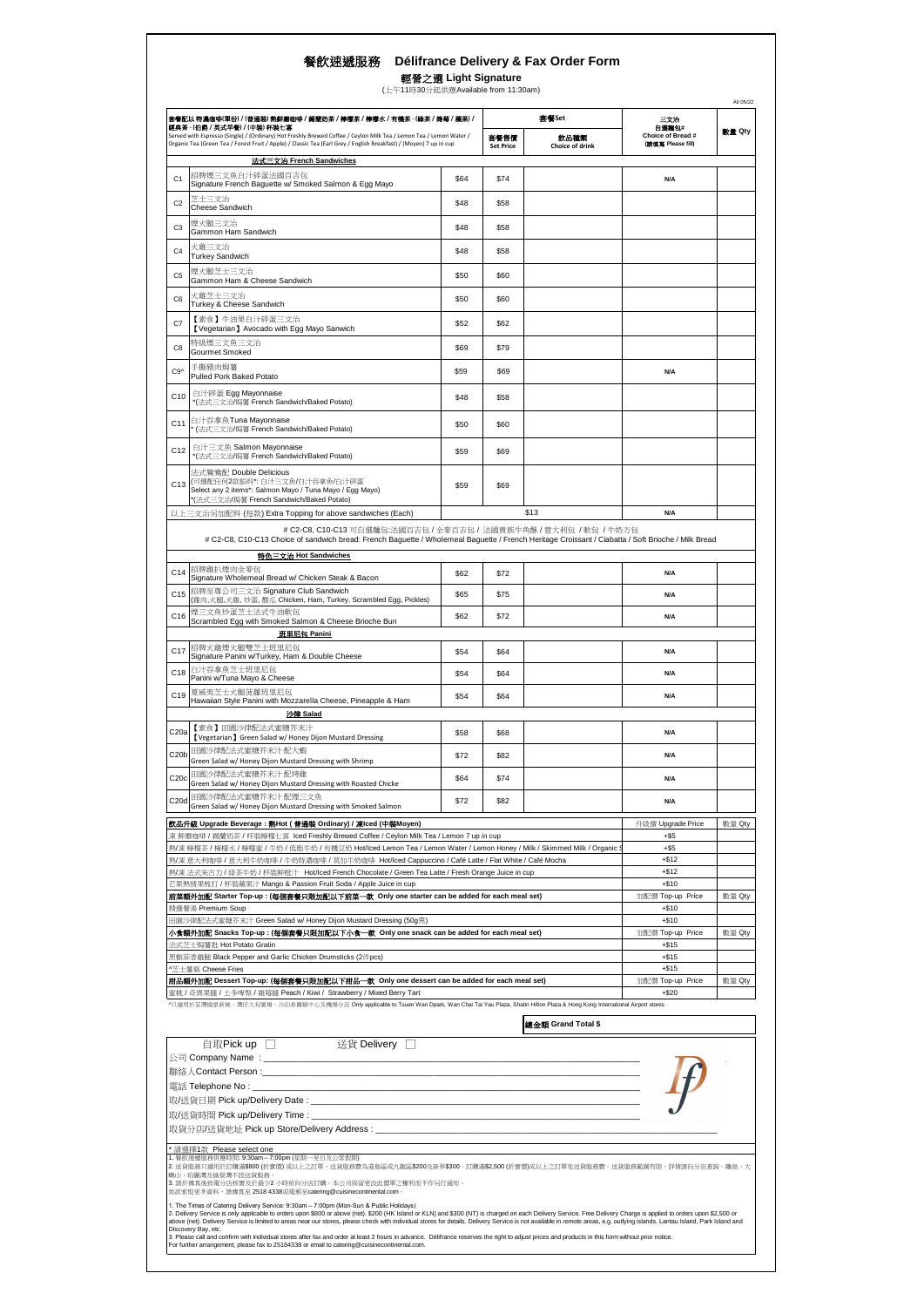意粉及飯 **Pasta & Rice**

(上午11:30時起供應 Available from 11:30am)

|                 | 套餐配以 特濃咖啡(單份) / (普通裝) 熱鮮磨咖啡 / 錫蘭奶茶 / 檸檬茶 / 檸檬水 / 有機茶 - (綠茶 / 雜莓 / 蘋果) / 經典茶 - (伯爵<br>單買價<br>/ 英式早餐) / (中裝) 杯裝七喜                                                                                                                          |                     |                          | 套餐 Set                         |           |
|-----------------|------------------------------------------------------------------------------------------------------------------------------------------------------------------------------------------------------------------------------------------|---------------------|--------------------------|--------------------------------|-----------|
|                 | Served with Espresso (Single) / (Ordinary) Hot Freshly Brewed Coffee / Ceylon Milk Tea / Lemon Tea / Lemon Water / Organic Tea<br>(Green Tea / Forest Fruit / Apple) / Classic Tea (Earl Grey / English Breakfast) / (Moyen) 7 up in cup | à la carte<br>price | 套餐售價<br><b>Set Price</b> | 飲品種類<br><b>Choice of drink</b> | 數量<br>Qty |
| G1 <sub>A</sub> | 【素食】意大利黑松露醬有機鮮蘑菇野菌炒意粉<br>[Vegetarian] Sautéed Spaghetti w/ Organic Fresh Mixed Mushroom in Italian Black Truffle                                                                                                                         | \$71                | \$81                     |                                |           |
| G <sub>2</sub>  | 卡邦尼煙肉芝士炒意粉<br>Sautéed Spaghetti Carbonara with Bacon and Cheese Sauce                                                                                                                                                                    | \$63                | \$73                     |                                |           |
| G3              | 卡邦尼煙三文魚煙肉芝士炒意粉<br>Sautéed Spaghetti Carbonara with Smoked Salmon, Bacon, Cheese Sauce                                                                                                                                                    | \$75                | \$85                     |                                |           |
| G4^             | 拿坡里大蝦蜆肉炒天使麵<br>Sautéed Shrimp & Clam Angel Hair in Neapolitan Sauce                                                                                                                                                                      | \$79                | \$89                     |                                |           |
| G <sub>5</sub>  | 【素食】番茄菠菜粟米炒長通粉<br>[Vegetarian] Sauteed Penne with Tomato, Spinach and Sweet Corn                                                                                                                                                         | \$61                | \$71                     |                                |           |
| G6              | 香蒜海鮮炒意粉<br>Spaghetti Seafood Aglio Olio                                                                                                                                                                                                  | \$79                | \$89                     |                                |           |
| G7              | 焗芝士煙三文魚菠菜長通粉<br>Baked Spinach Penne with Smoked Salmon and Cheese                                                                                                                                                                        | \$78                | \$88                     |                                |           |
| G <sub>8</sub>  | 焗椰香雞野菌飯<br>Baked Roasted Chicken Rice with Shredded Coconut in Wild Mushroom Sauce                                                                                                                                                       | \$71                | \$81                     |                                |           |
| G9              | 夏威夷風味菠蘿魚柳焗飯<br>Hawaiian Stlye Sutchi Fish with Pineapple Baked Rice                                                                                                                                                                      | \$78                | \$88                     |                                |           |
| G10#            | 夏威夷風味菠蘿大蝦焗飯<br>Hawaiian Stlye Shrimp with Pineapple Baked Rice                                                                                                                                                                           | \$78                | \$88                     |                                |           |
|                 | #只適用於上水及中央圖書館分店 Not applicable to Sheung Shui Centre and Hong Kong Central Library stores<br>^ 不適用於上水及中央圖書館分店 Not applicable to Sheung Shui Centre and Hong Kong Central Library stores                                                  |                     |                          |                                |           |
|                 |                                                                                                                                                                                                                                          |                     |                          | 升級價 Upgrade Price              | 數量 Qty    |
|                 | 飲品升級 Upgrade Beverage : 熱Hot (普通裝 Ordinary) / 凍Iced (中裝Moyen)                                                                                                                                                                            |                     |                          |                                |           |
|                 | 凍 鮮磨咖啡 / 錫蘭奶茶 / 杯裝檸檬七喜  lced Freshly Brewed Coffee / Ceylon Milk Tea / Lemon 7 up in cup                                                                                                                                                 |                     |                          | $+$ \$5                        |           |
|                 | 熱/凍 檸檬茶 / 檸檬水 / 檸檬蜜 / 牛奶 / 低脂牛奶 / 有機豆奶 Hot/Iced Lemon Tea / Lemon Water / Lemon Honey / Milk / Skimmed Milk                                                                                                                              |                     |                          | $+$ \$5                        |           |
|                 | 熱/凍 意大利咖啡 / 意大利牛奶咖啡 / 牛奶特濃咖啡 / 莫加牛奶咖啡 Hot/Iced Cappuccino / Café Latte / Flat White / Café Mocha                                                                                                                                         |                     |                          | $+ $12$                        |           |
|                 | 熱/凍 法式朱古力 / 綠茶牛奶 / 杯裝鮮橙汁 Hot/Iced French Chocolate / Green Tea Latte / Fresh Orange Juice in cup                                                                                                                                         |                     |                          | $+ $12$                        |           |
|                 | 芒果熱情果梳打 / 杯裝蘋果汁 Mango & Passion Fruit Soda / Apple Juice in cup                                                                                                                                                                          |                     |                          | $+ $10$                        |           |
|                 | 前菜額外加配 Starter Top-up : (每個套餐只限加配以下前菜一款  Only one starter can be added for each meal set)                                                                                                                                                |                     |                          | 加配價 Top-up Price               | 數量 Qty    |
|                 | 精選餐湯 Premium Soup                                                                                                                                                                                                                        |                     |                          | $+ $10$                        |           |
|                 | 田園沙律配法式蜜糖芥末汁 Green Salad w/ Honey Dijon Mustard Dressing (50g克)                                                                                                                                                                          |                     |                          | $+ $10$                        |           |
|                 | 小食額外加配 Snacks Top-up : (每個套餐只限加配以下小食一款  Only one snack can be added for each meal set)                                                                                                                                                   |                     |                          | 加配價 Top-up Price               | 數量 Qty    |
|                 | 法式芝士焗薯批 Hot Potato Gratin                                                                                                                                                                                                                |                     |                          | $+ $15$                        |           |
|                 | 黑椒蒜香雞膇 Black Pepper and Garlic Chicken Drumsticks (2件pcs)                                                                                                                                                                                |                     |                          | $+ $15$                        |           |
|                 | ◎芝士薯條 Cheese Fries                                                                                                                                                                                                                       |                     |                          | $+ $15$                        |           |
|                 | 甜品額外加配 Dessert Top-up: (每個套餐只限加配以下甜品一款  Only one dessert can be added for each meal set)                                                                                                                                                 |                     |                          | 加配價 Top-up Price               | 數量 Qty    |

總金額 **Grand Total : \$**

| 自取 Pick up □   送貨 Delivery □                                                                                                                                                                                                                                                                               |  |
|------------------------------------------------------------------------------------------------------------------------------------------------------------------------------------------------------------------------------------------------------------------------------------------------------------|--|
|                                                                                                                                                                                                                                                                                                            |  |
|                                                                                                                                                                                                                                                                                                            |  |
|                                                                                                                                                                                                                                                                                                            |  |
|                                                                                                                                                                                                                                                                                                            |  |
|                                                                                                                                                                                                                                                                                                            |  |
| 取貨分店/送貨地址   Pick up Store / Delivery Address  :                                                                                                                                                                                                                                                            |  |
|                                                                                                                                                                                                                                                                                                            |  |
| 1. 餐飲速遞服務供應時間: 9:30am - 7:00pm (星期一至日及公眾假期)<br>2. 送貨服務只適用於訂購滿\$800 (折實價) 或以上之訂單,送貨服務費為港島區或九龍區\$200及新界\$300。訂購滿\$2,500 (折實價)或以上之訂單免送貨服務費。送貨服務範圍有限,詳情請向分店查詢。離島、<br>大嶼山、珀麗灣及愉景灣不設送貨服務。<br> 3. 請於傳真後致電分店核實及於最少2 小時前向分店訂購。本公司保留更改此價單之權利而不作另行通知。<br> 如欲索取更多資料,請傳真至 2518 4338或電郵至catering@cuisinecontinental.com。 |  |
| 1. The Times of Catering Delivery Service: 9:30am - 7:00pm (Mon-Sun & Public Holidays)<br>O Delivery Centias is only applicable to orders upon COO ar obove (not), COO (HK Island or KLN) and COO (NT) is obereed an each Delivery Centias, Free Delivery Charge is applied to arders upon COO or          |  |

1. The Times of Catering Delivery Service: 9:30am – 7:00pm (Mon-Sun & Public Holidays)<br>2. Delivery Service is only applicable to orders upon \$800 or above (net). \$200 (HK Island or KLN) and \$300 (NT) is charged on each Del

For further arrangement, please fax to 25184338 or email to catering@cuisinecontinental.com.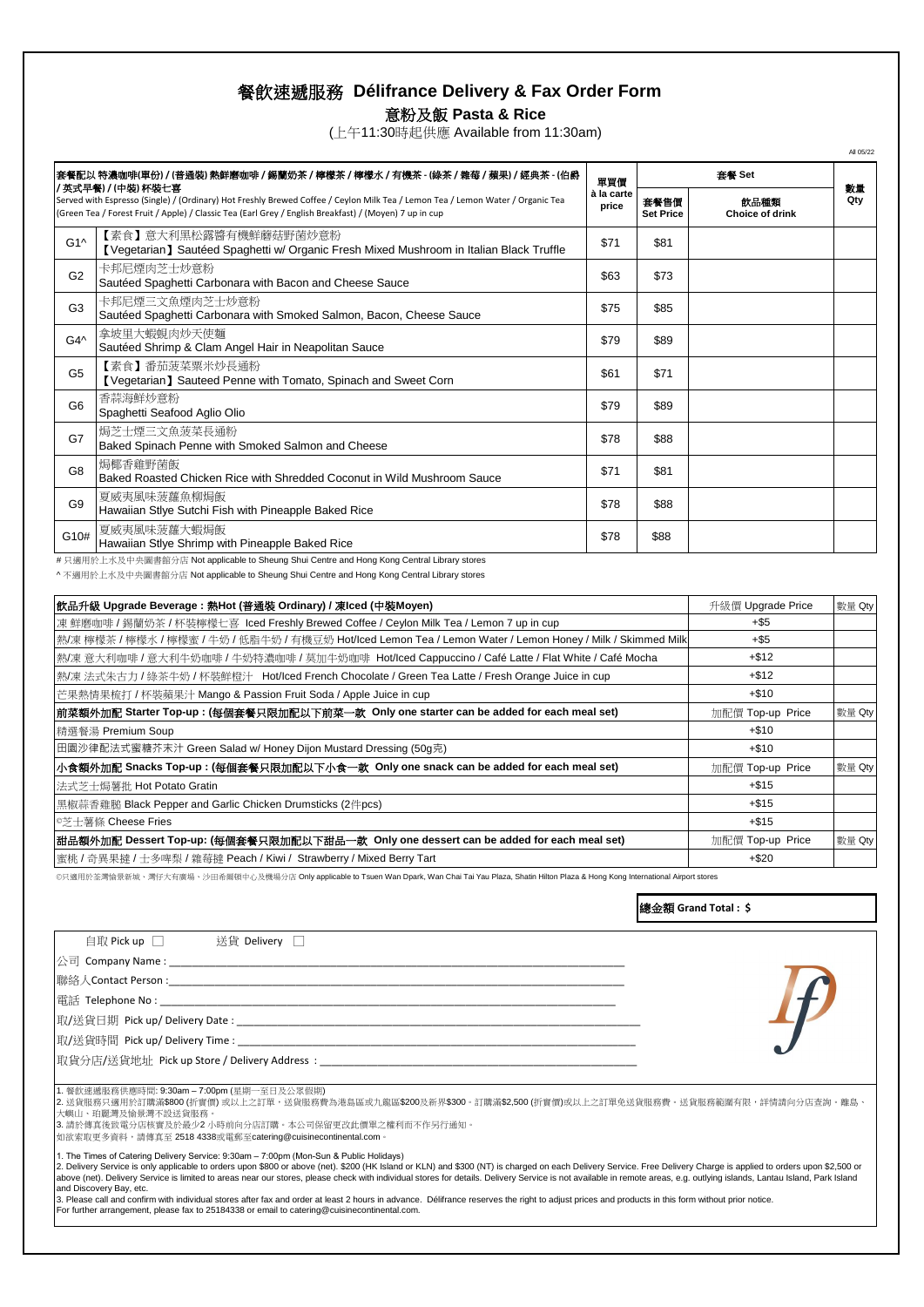特色下午茶餐 **Tea Time Treats**

(星期一至五 下午2時30分至6時供應, 星期六至日及公眾假期 下午2時30分至5時30分供應 Mon-Fri Available from 2:30pm - 6pm, Sat-Sun & PH Available from 2:30pm - 5:30pm)

香港中央圖書館分店只於星期一至五下午2時30分至6時供應(公眾假期除外) Available from Mon - Fri (Exclude PH) 2:30pm - 6pm at Hong Kong Central Library store

不適用於小賣亭及機場分店<br>Not applicable to Kiosk & Hong Kong International Airport stores

|                 | 套餐配以 特濃咖啡(單份) / (普通裝) 熱鮮磨咖啡 / 錫蘭奶茶 / 檸檬茶 / 檸檬水 / 有機茶 – (綠茶 / 雜莓 / 蘋果) / 經典茶 – (伯爵 / 英<br>式早餐) / (中裝) 杯裝七喜<br>Served with Espresso (Single) / (Ordinary) Hot Freshly Brewed Coffee / Ceylon Milk Tea / Lemon Tea / Lemon Water /<br>Organic Tea (Green Tea / Forest Fruit / Apple) / Classic Tea (Earl Grey / English Breakfast) / (Moyen) 7 up in cup                                                                                                                                                                                                                                                                                                                                                                                                                                                                                                           | 套餐售價<br><b>Set Price</b> | 飲品種類<br>Choice of drink                                                 | 數量<br>Qty |
|-----------------|-----------------------------------------------------------------------------------------------------------------------------------------------------------------------------------------------------------------------------------------------------------------------------------------------------------------------------------------------------------------------------------------------------------------------------------------------------------------------------------------------------------------------------------------------------------------------------------------------------------------------------------------------------------------------------------------------------------------------------------------------------------------------------------------------------------------------------------------------------------------|--------------------------|-------------------------------------------------------------------------|-----------|
| T <sub>1</sub>  | 煙火腿炒蛋芝士卷<br>Gammon Ham, Scrambled Egg & Cheese Wrap                                                                                                                                                                                                                                                                                                                                                                                                                                                                                                                                                                                                                                                                                                                                                                                                             | \$46                     |                                                                         |           |
| T <sub>2</sub>  | 迷你法式三文治 Mini Les Canapés<br>白汁碎蛋, 白汁吞拿魚, 白汁三文魚 Egg Mayo, Tuna Mayo, Salmon Mayo                                                                                                                                                                                                                                                                                                                                                                                                                                                                                                                                                                                                                                                                                                                                                                                 | \$42                     |                                                                         |           |
| T <sub>3</sub>  | 自選法式酥點 Pastry Set (可任選1件 Select any 1 piece)<br>香蕉核桃鬆餅/藍莓鬆餅/朱古力鬆餅/健怡鬆餅/黃莓酥/肉桂酥/朱古力酥/提子酥/蘋果批/芝士卷/咖喱雞<br>卷/咖喱牛肉卷/吞拿魚蘑菇卷/珍寶腸牛角酥<br>Banana Walnut Muffin/Blueberry Muffin/Chocolate Muffin/Bran Muffin/Apricot Croissant/Cinnamon<br>Croissant/Chocolate Croissant/Sultana Croissant/Apple Turnover/Cheese Puff/Curry Chicken<br>Puff/Curry Beef Puff/Tuna & Mushroom Puff/Jumbo Sausage Croissant                                                                                                                                                                                                                                                                                                                                                                                                                                                                  | \$39                     |                                                                         |           |
| T4              | 烤雞有機鮮蘑菇湯意粉<br>Spaghetti in Mushroom Soup with Roasted Chicken & Organic Fresh Mushroom                                                                                                                                                                                                                                                                                                                                                                                                                                                                                                                                                                                                                                                                                                                                                                          | \$46                     |                                                                         |           |
| T5              | 【素食】烘芝士炒蛋小班里尼包配迷你有機鮮蘑菇及香甜粟米蘑菇湯長通粉<br>[Vegetarian] Toasted Le Petit with Scrambled Egg & Cheese, served with Mini Penne in<br>Mushroom Soup with Organic Fresh Mushroom & Sweet Corn                                                                                                                                                                                                                                                                                                                                                                                                                                                                                                                                                                                                                                                                             | \$46                     |                                                                         |           |
| T6              | 迷你火雞片有機鮮蘑菇及香甜粟米蘑菇湯長通粉配煙三文魚炒蛋及法國貴族牛角酥<br>Mini Penne in Mushroom Soup with Turkey Slices & Organic Fresh Mushroom & Sweet Corn served<br>with Scrambled Egg with Smoked Salmon & French Hertiage Croissant                                                                                                                                                                                                                                                                                                                                                                                                                                                                                                                                                                                                                                                        | \$52                     |                                                                         |           |
| T7              | 拿坡里珍寶腸有機鮮蘑菇炒意粉<br>Sauteed Jumbo Sausage & Organic Fresh Mushroom Spaghetti in Neapolitan Sauce                                                                                                                                                                                                                                                                                                                                                                                                                                                                                                                                                                                                                                                                                                                                                                  | \$46                     |                                                                         |           |
| $T8^{\prime}$   | 炸亞拉斯加魚柳配薯條<br>Deep-fried Alaskan Fish Fillet with French Fries                                                                                                                                                                                                                                                                                                                                                                                                                                                                                                                                                                                                                                                                                                                                                                                                  | \$48                     |                                                                         |           |
| T12             | 尊貴法式下午茶 (18件供2位用)<br>Premium French High Tea Set (18 pieces for 2)<br>迷你白汁三文魚法式三文治、迷你白汁碎蛋撻、迷你煙三文魚牛角酥、迷你法式甜點、法國軟心冬<br> 甩、乳酪、法式蝴蝶酥、法式精緻切餅、法國蛋白小杏餅 配 2壺熱有機茶<br>Salmon Mayo Les Canapés, Mini-Egg Mayo Tarts, Mini Smoked Salmon Croissants, Mini Danishes,<br>French Donut with Fillings, Yogurt, French Palmiers, The French Patisserie, French Macarons<br>(Served with 2 Pots of Hot Organic Tea)                                                                                                                                                                                                                                                                                                                                                                                                                                                               | \$198                    |                                                                         |           |
| T <sub>13</sub> | 芝士白汁三文魚餡餅<br>Cheesy Salmon Mayo Quesadilla                                                                                                                                                                                                                                                                                                                                                                                                                                                                                                                                                                                                                                                                                                                                                                                                                      | \$49                     |                                                                         |           |
|                 | ^只適用於荃灣愉景新城、灣仔大有廣場及沙田希爾頓中心 Only applicable to Tsuen Wan Dpark, Wan Chai Tai Yau Plaza & Shatin Hilton Plaza                                                                                                                                                                                                                                                                                                                                                                                                                                                                                                                                                                                                                                                                                                                                                     |                          |                                                                         |           |
|                 | 飲品升級 Upgrade Beverage : 熱Hot ( 普通裝 Ordinary) / 凍Iced (中裝Moyen)                                                                                                                                                                                                                                                                                                                                                                                                                                                                                                                                                                                                                                                                                                                                                                                                  |                          | 升級價 Upgrade                                                             | 數量 Qty    |
|                 | 凍 鮮磨咖啡 / 錫蘭奶茶 / 杯裝檸檬七喜 lced Freshly Brewed Coffee / Ceylon Milk Tea / Lemon 7 up in cup                                                                                                                                                                                                                                                                                                                                                                                                                                                                                                                                                                                                                                                                                                                                                                         |                          | $+$ \$5                                                                 |           |
|                 | 熱/凍 檸檬茶 / 檸檬水 / 檸檬蜜 / 牛奶 / 低脂牛奶 / 有機豆奶 Hot/lced Lemon Tea / Lemon Water / Lemon Honey / Milk / Skimmed Milk / Organic Soya Drink                                                                                                                                                                                                                                                                                                                                                                                                                                                                                                                                                                                                                                                                                                                                |                          | $+$ \$5                                                                 |           |
|                 | 熱/凍 意大利咖啡 / 意大利牛奶咖啡 / 牛奶特濃咖啡 / 莫加牛奶咖啡 Hot/Iced Cappuccino / Café Latte / Flat White / Café Mocha                                                                                                                                                                                                                                                                                                                                                                                                                                                                                                                                                                                                                                                                                                                                                                |                          | $+ $12$                                                                 |           |
|                 | 熱/凍 法式朱古力 / 綠茶牛奶 / 杯裝鮮橙汁 Hot/Iced French Chocolate / Green Tea Latte / Fresh Orange Juice in cup                                                                                                                                                                                                                                                                                                                                                                                                                                                                                                                                                                                                                                                                                                                                                                |                          | $+ $12$                                                                 |           |
|                 | 芒果熱情果梳打 / 杯裝蘋果汁 Mango & Passion Fruit Soda / Apple Juice in cup                                                                                                                                                                                                                                                                                                                                                                                                                                                                                                                                                                                                                                                                                                                                                                                                 |                          | $+ $10$                                                                 |           |
|                 | 前菜額外加配 Starter Top-up: (每個套餐只限加配以下前菜一款 Only one starter can be added for each meal set)<br>精選餐湯 Premium Soup                                                                                                                                                                                                                                                                                                                                                                                                                                                                                                                                                                                                                                                                                                                                                    |                          | 加配價 Top-up Price                                                        | 數量 Qty    |
|                 | 田園沙律配法式蜜糖芥末汁 Green Salad w/ Honey Dijon Mustard Dressing (50g克)                                                                                                                                                                                                                                                                                                                                                                                                                                                                                                                                                                                                                                                                                                                                                                                                 |                          | $+ $10$<br>$+ $10$                                                      |           |
|                 | 小食額外加配 Snacks Top-up : (每個套餐只限加配以下小食一款 Only one snack can be added for each meal set)                                                                                                                                                                                                                                                                                                                                                                                                                                                                                                                                                                                                                                                                                                                                                                           |                          | 加配價 Top-up Price                                                        | 數量 Qty    |
|                 | 法式芝士焗薯批 Hot Potato Gratin                                                                                                                                                                                                                                                                                                                                                                                                                                                                                                                                                                                                                                                                                                                                                                                                                                       |                          | $+ $15$                                                                 |           |
|                 | 黑椒蒜香雞膇 Black Pepper and Garlic Chicken Drumsticks (2件pcs)                                                                                                                                                                                                                                                                                                                                                                                                                                                                                                                                                                                                                                                                                                                                                                                                       |                          | $+ $15$                                                                 |           |
|                 | 甜品額外加配 Dessert Top-up: (每個套餐只限加配以下甜品一款 Only one dessert can be added for each meal set)                                                                                                                                                                                                                                                                                                                                                                                                                                                                                                                                                                                                                                                                                                                                                                         |                          | 加配價 Top-up Price                                                        | 數量 Qty    |
|                 | 蜜桃 / 奇異果 / 士多啤梨 / 雜莓撻 Peach / Kiwi / Strawberry / Mixed Berry Tart                                                                                                                                                                                                                                                                                                                                                                                                                                                                                                                                                                                                                                                                                                                                                                                              |                          | $+ $20$                                                                 |           |
|                 | 法國杏仁權 / 法國朱古力焦糖榛子褲 / 法國杏仁香梨褲 / 意大利芝士蛋糕 / 纽約芝士蛋糕 / 藍莓芝士蛋糕 / 法國芒果熱情果蛋糕<br>French Almond Tart / French Chocolate Caramel Hazelnut Tart / French Almond Pear Tart / Tiramisu / New York Cheesecake / Blueberry Cheesecake / French<br>Mango and Passion Fruit Layer Cake                                                                                                                                                                                                                                                                                                                                                                                                                                                                                                                                                                                            |                          | $+ $29$                                                                 |           |
|                 |                                                                                                                                                                                                                                                                                                                                                                                                                                                                                                                                                                                                                                                                                                                                                                                                                                                                 | Grand Total 線金額\$        |                                                                         |           |
|                 | 送貨 Delivery 口<br>自取 Pick up $\Box$                                                                                                                                                                                                                                                                                                                                                                                                                                                                                                                                                                                                                                                                                                                                                                                                                              |                          |                                                                         |           |
|                 | 公司 Company Name : ________________________                                                                                                                                                                                                                                                                                                                                                                                                                                                                                                                                                                                                                                                                                                                                                                                                                      |                          |                                                                         |           |
|                 |                                                                                                                                                                                                                                                                                                                                                                                                                                                                                                                                                                                                                                                                                                                                                                                                                                                                 |                          |                                                                         |           |
|                 | 電話 Telephone No: __<br>取/送貨日期 Pick up/ Delivery Date: ____                                                                                                                                                                                                                                                                                                                                                                                                                                                                                                                                                                                                                                                                                                                                                                                                      |                          |                                                                         |           |
|                 | 取/送貨時間 Pick up/ Delivery Time : __                                                                                                                                                                                                                                                                                                                                                                                                                                                                                                                                                                                                                                                                                                                                                                                                                              |                          |                                                                         |           |
|                 | 取貨分店/送貨地址 Pick up Store / Delivery Address: _                                                                                                                                                                                                                                                                                                                                                                                                                                                                                                                                                                                                                                                                                                                                                                                                                   |                          |                                                                         |           |
| 不設送貨服務。         | "每個套餐的額外食品於每個類別只限加配一款及一次。<br>1. 餐飲速遞服務供應時間: 9:30am - 7:00pm (星期一至日及公眾假期)<br>2. 送貨服務只適用於訂購滿\$800 (折實價) 或以上之訂單,送貨服務費為港島區或九龍區\$200及新界\$300。訂購滿\$2,500 (折實價)或以上之訂單免送貨服務費。送貨服務範圍有限,詳情請向分店查詢。離島、大嶼山、珀麗灣及愉景灣<br>3. 請於傳真後致電分店核實及於最少2 小時前向分店訂購。本公司保留更改此價單之權利而不作另行通知。<br>如欲索取更多資料,請傳真至 2518 4338或電郵至catering@cuisinecontinental.com。                                                                                                                                                                                                                                                                                                                                                                                                                                                                                                                                      |                          | <sup>1</sup> Only one item per category can be added for each meal set. |           |
|                 | 1. The Times of Catering Delivery Service: 9:30am - 7:00pm (Mon-Sun & Public Holidays)<br>2. Delivery Service is only applicable to orders upon \$800 or above (net). \$200 (HK Island or KLN) and \$300 (NT) is charged on each Delivery Service. Free Delivery Charge is applied to orders upon \$2,500 or above (net). De<br>Service is limited to areas near our stores, please check with individual stores for details. Delivery Service is not available in remote areas, e.g. outlying islands, Lantau Island, Park Island and Discovery Bay, etc.<br>3. Please call and confirm with individual stores after fax and order at least 2 hours in advance. Délifrance reserves the right to adjust prices and products in this form without prior notice.<br>For further arrangement, please fax to 25184338 or email to catering@cuisinecontinental.com. |                          |                                                                         |           |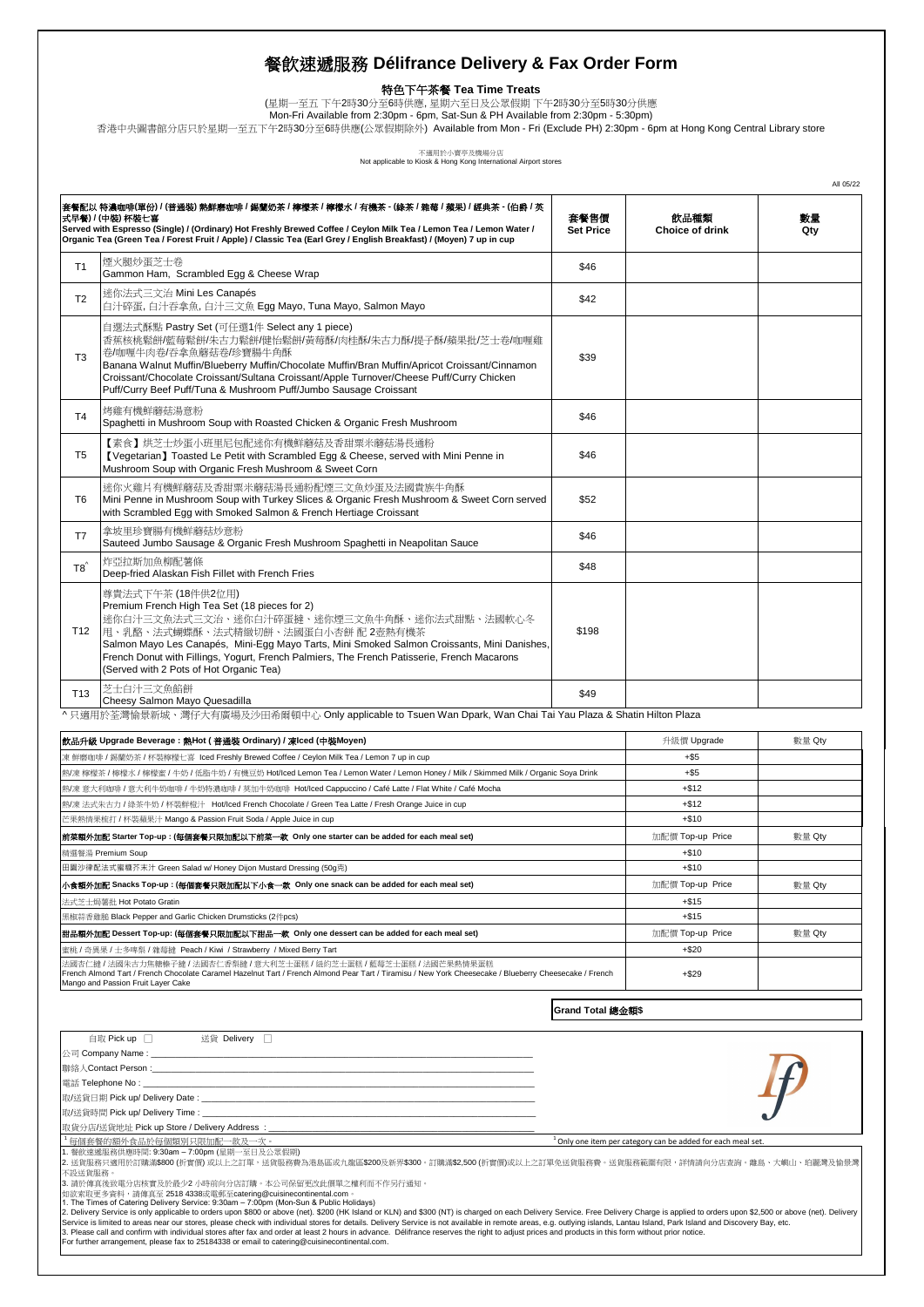# 飲品選擇 **Beverage Selections**

|                                                                                                                                                                                                                                                                                                                                                                                                                                                                                                                                                                                                                                                                                                                                                                                                                                                      |                    |             | All 05/22 |
|------------------------------------------------------------------------------------------------------------------------------------------------------------------------------------------------------------------------------------------------------------------------------------------------------------------------------------------------------------------------------------------------------------------------------------------------------------------------------------------------------------------------------------------------------------------------------------------------------------------------------------------------------------------------------------------------------------------------------------------------------------------------------------------------------------------------------------------------------|--------------------|-------------|-----------|
|                                                                                                                                                                                                                                                                                                                                                                                                                                                                                                                                                                                                                                                                                                                                                                                                                                                      | 中装<br>Moyen        | 大裝<br>Grand | 數量<br>Qty |
| 熱飲 Hot Beverages                                                                                                                                                                                                                                                                                                                                                                                                                                                                                                                                                                                                                                                                                                                                                                                                                                     |                    |             |           |
| 熱特濃咖啡 Hot Espresso (雙份Double)                                                                                                                                                                                                                                                                                                                                                                                                                                                                                                                                                                                                                                                                                                                                                                                                                        |                    | \$25        |           |
| 鮮磨咖啡 Freshly Brewed Coffee                                                                                                                                                                                                                                                                                                                                                                                                                                                                                                                                                                                                                                                                                                                                                                                                                           | \$29               | \$34        |           |
| 熱意大利咖啡 Hot Cappuccino                                                                                                                                                                                                                                                                                                                                                                                                                                                                                                                                                                                                                                                                                                                                                                                                                                | \$39               | \$44        |           |
| 熱意大利牛奶咖啡 Hot Café Latte                                                                                                                                                                                                                                                                                                                                                                                                                                                                                                                                                                                                                                                                                                                                                                                                                              | \$39               | \$44        |           |
| 熱牛奶特濃咖啡 Hot Flat White                                                                                                                                                                                                                                                                                                                                                                                                                                                                                                                                                                                                                                                                                                                                                                                                                               | \$39               | \$44        |           |
| 熱莫加牛奶咖啡 Hot Café Mocha                                                                                                                                                                                                                                                                                                                                                                                                                                                                                                                                                                                                                                                                                                                                                                                                                               | \$43               | \$48        |           |
| 熱錫蘭奶茶 Hot Ceylon Milk Tea                                                                                                                                                                                                                                                                                                                                                                                                                                                                                                                                                                                                                                                                                                                                                                                                                            | \$31               | \$36        |           |
| 熱檸檬茶 / 檸檬水 Hot Lemon Tea / Lemon Water                                                                                                                                                                                                                                                                                                                                                                                                                                                                                                                                                                                                                                                                                                                                                                                                               | \$28               | \$33        |           |
| 熱檸檬蜜 Hot Lemon Honey                                                                                                                                                                                                                                                                                                                                                                                                                                                                                                                                                                                                                                                                                                                                                                                                                                 | \$34               | \$39        |           |
| 熱法式朱古力 Hot French Chocolate                                                                                                                                                                                                                                                                                                                                                                                                                                                                                                                                                                                                                                                                                                                                                                                                                          | \$38               | \$43        |           |
| 熱綠茶牛奶 Hot Green Tea Latte                                                                                                                                                                                                                                                                                                                                                                                                                                                                                                                                                                                                                                                                                                                                                                                                                            | \$38               | \$43        |           |
| 熱牛奶 Hot Milk / 低脂牛奶 Skimmed Milk                                                                                                                                                                                                                                                                                                                                                                                                                                                                                                                                                                                                                                                                                                                                                                                                                     | \$29               | \$34        |           |
| 熱有機豆奶 Hot Organic Soya Milk                                                                                                                                                                                                                                                                                                                                                                                                                                                                                                                                                                                                                                                                                                                                                                                                                          | \$31               | \$36        |           |
| 額外特濃咖啡(加配) Add Extra Espresso Shot (top-up)                                                                                                                                                                                                                                                                                                                                                                                                                                                                                                                                                                                                                                                                                                                                                                                                          |                    | $+$ \$8     |           |
| <b>凍飲 Cold Beverages</b>                                                                                                                                                                                                                                                                                                                                                                                                                                                                                                                                                                                                                                                                                                                                                                                                                             |                    |             |           |
| 凍鮮磨咖啡 Freshly Brewed Coffee                                                                                                                                                                                                                                                                                                                                                                                                                                                                                                                                                                                                                                                                                                                                                                                                                          | \$29               | \$34        |           |
| 凍意大利咖啡 Iced Cappuccino                                                                                                                                                                                                                                                                                                                                                                                                                                                                                                                                                                                                                                                                                                                                                                                                                               | \$39               | \$44        |           |
| 凍意大利牛奶咖啡 Iced Café Latte                                                                                                                                                                                                                                                                                                                                                                                                                                                                                                                                                                                                                                                                                                                                                                                                                             | \$39               | \$44        |           |
| 凍牛奶特濃咖啡 Iced Flat White                                                                                                                                                                                                                                                                                                                                                                                                                                                                                                                                                                                                                                                                                                                                                                                                                              | \$39               | \$44        |           |
| 凍莫加牛奶咖啡 Iced Café Mocha                                                                                                                                                                                                                                                                                                                                                                                                                                                                                                                                                                                                                                                                                                                                                                                                                              | \$43               | \$48        |           |
| 凍檸檬茶 / 檸檬水 Iced Lemon Tea / Lemon Water                                                                                                                                                                                                                                                                                                                                                                                                                                                                                                                                                                                                                                                                                                                                                                                                              | \$28               | \$33        |           |
| 凍錫蘭奶茶 Iced Ceylon Milk Tea                                                                                                                                                                                                                                                                                                                                                                                                                                                                                                                                                                                                                                                                                                                                                                                                                           | \$31               | \$36        |           |
| 凍檸檬蜜 Iced Lemon Honey                                                                                                                                                                                                                                                                                                                                                                                                                                                                                                                                                                                                                                                                                                                                                                                                                                | \$34               | \$39        |           |
| 凍法式朱古力 Iced French Chocolate                                                                                                                                                                                                                                                                                                                                                                                                                                                                                                                                                                                                                                                                                                                                                                                                                         | \$38               | \$43        |           |
| 凍綠茶牛奶 Iced Green Tea Latte                                                                                                                                                                                                                                                                                                                                                                                                                                                                                                                                                                                                                                                                                                                                                                                                                           | \$38               | \$43        |           |
| 牛奶 Milk / 低脂牛奶 Skimmed Milk                                                                                                                                                                                                                                                                                                                                                                                                                                                                                                                                                                                                                                                                                                                                                                                                                          | \$29               | \$34        |           |
| 有機豆奶 Organic Soya Milk                                                                                                                                                                                                                                                                                                                                                                                                                                                                                                                                                                                                                                                                                                                                                                                                                               | \$31               | \$36        |           |
| 杯裝蘋果汁 Apple Juice in cup                                                                                                                                                                                                                                                                                                                                                                                                                                                                                                                                                                                                                                                                                                                                                                                                                             | \$25               | \$30        |           |
| 杯裝鮮橙汁鮮橙汁 Fresh Orange Juice in cup                                                                                                                                                                                                                                                                                                                                                                                                                                                                                                                                                                                                                                                                                                                                                                                                                   | \$31               | \$36        |           |
| 芒果熱情果梳打 Mango & Passion Fruit Soda                                                                                                                                                                                                                                                                                                                                                                                                                                                                                                                                                                                                                                                                                                                                                                                                                   | \$30               | \$35        |           |
| 杯裝七喜 7 up in cup                                                                                                                                                                                                                                                                                                                                                                                                                                                                                                                                                                                                                                                                                                                                                                                                                                     | \$19               | \$24        |           |
| 杯裝檸檬七喜 Lemon 7 up in cup                                                                                                                                                                                                                                                                                                                                                                                                                                                                                                                                                                                                                                                                                                                                                                                                                             | \$24               | \$29        |           |
|                                                                                                                                                                                                                                                                                                                                                                                                                                                                                                                                                                                                                                                                                                                                                                                                                                                      |                    |             |           |
|                                                                                                                                                                                                                                                                                                                                                                                                                                                                                                                                                                                                                                                                                                                                                                                                                                                      | 總金額 Grand Total \$ |             |           |
| 自取 Pick up □ 送貨 Delivery □                                                                                                                                                                                                                                                                                                                                                                                                                                                                                                                                                                                                                                                                                                                                                                                                                           |                    |             |           |
|                                                                                                                                                                                                                                                                                                                                                                                                                                                                                                                                                                                                                                                                                                                                                                                                                                                      |                    |             |           |
|                                                                                                                                                                                                                                                                                                                                                                                                                                                                                                                                                                                                                                                                                                                                                                                                                                                      |                    |             |           |
|                                                                                                                                                                                                                                                                                                                                                                                                                                                                                                                                                                                                                                                                                                                                                                                                                                                      |                    |             |           |
|                                                                                                                                                                                                                                                                                                                                                                                                                                                                                                                                                                                                                                                                                                                                                                                                                                                      |                    |             |           |
|                                                                                                                                                                                                                                                                                                                                                                                                                                                                                                                                                                                                                                                                                                                                                                                                                                                      |                    |             |           |
| 取貨分店/送貨地址 Pick up Store / Delivery Address: __________________                                                                                                                                                                                                                                                                                                                                                                                                                                                                                                                                                                                                                                                                                                                                                                                       |                    |             |           |
| 1. 餐飲速遞服務供應時間: 9:30am - 7:00pm (星期一至日及公眾假期)<br>2. 送貨服務只適用於訂購滿\$800 (折實價) 或以上之訂單,送貨服務費為港島區或九龍區\$200及新界\$300。訂購滿\$2,500 (折實價)或以上之訂單免送貨服務費。送貨服務範圍有限,詳情請向分店查詢。離島、大嶼山、珀麗<br>灣及愉景灣不設送貨服務。<br>3. 請於傳真後致電分店核實及於最少2 小時前向分店訂購。本公司保留更改此價單之權利而不作另行通知。<br>如欲索取更多資料,請傳真至 2518 4338或電郵至catering@cuisinecontinental.com。                                                                                                                                                                                                                                                                                                                                                                                                                                                                                                                                             |                    |             |           |
| 1. The Times of Catering Delivery Service: 9:30am - 7:00pm (Mon-Sun & Public Holidays)<br>2. Delivery Service is only applicable to orders upon \$800 or above (net). \$200 (HK Island or KLN) and \$300 (NT) is charged on each Delivery Service. Free Delivery Charge is applied to orders upon \$2,500 or above (net). De<br>limited to areas near our stores, please check with individual stores for details. Delivery Service is not available in remote areas, e.g. outlying islands, Lantau Island, Park Island and Discovery Bay, etc.<br>3. Please call and confirm with individual stores after fax and order at least 2 hours in advance. Délifrance reserves the right to adjust prices and products in this form without prior notice.<br>For further arrangement, please fax to 25184338 or email to catering@cuisinecontinental.com. |                    |             |           |